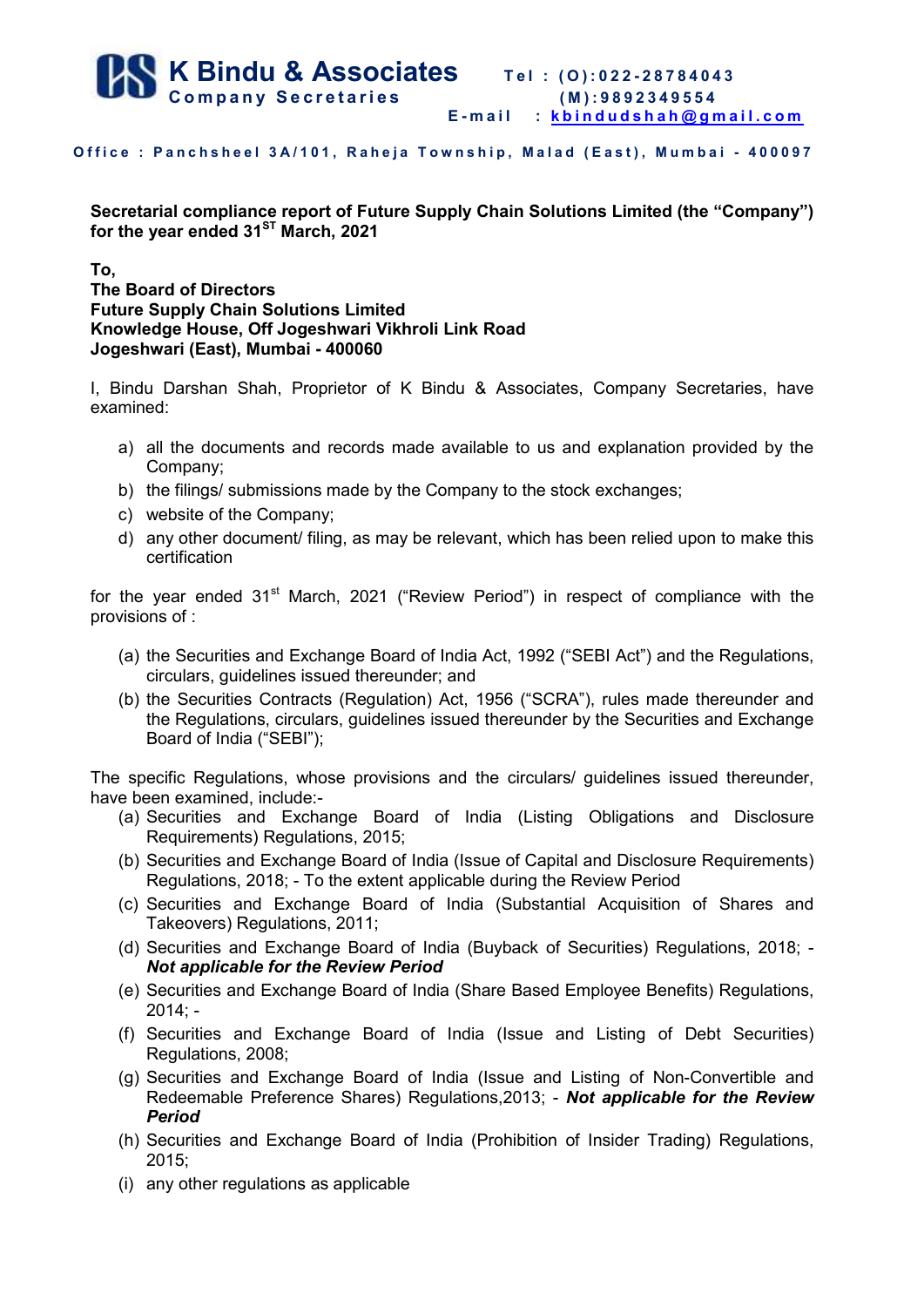## **K Bindu & Associates Page No. 2 of 3**

and circulars/ guidelines issued thereunder; and based on the above examination, I hereby report that, during the Review Period:

- (a) The Company has complied with the provisions of the above Regulations and circulars/ guidelines issued thereunder. However, in absence of any transaction relating to buyback of securities and issue of Non-convertible and Redeemable Preference Shares during the Review Period, the compliance of relevant Regulations as specified above did not arise.
- (b) The Company has maintained proper records under the provisions of the above Regulations and circulars/ guidelines issued thereunder in so far as it appears from our examination of those records.
- (c) During the Review Period, following are the details of actions taken by SEBI against certain persons and entity forming part of the Promoter Group of the Company, (including under the Standard Operating Procedures issued by SEBI through various circulars) under the aforesaid Acts/ Regulations and circulars/ guidelines issued thereunder:

| Sr.          | <b>Action</b>                                                | <b>Details</b><br>of I                                                                                                                                                                                                                                                                                                                                                                                                                                                                                                                                                                                                                              | <b>Details</b><br>of<br>actions                                                                                                                                                                                                                                                                                                                                                                                                                                                                                                                                                                                                                                                                                                     | <b>Observations/</b>                                                                                                                                                                                                                                                                                                                |
|--------------|--------------------------------------------------------------|-----------------------------------------------------------------------------------------------------------------------------------------------------------------------------------------------------------------------------------------------------------------------------------------------------------------------------------------------------------------------------------------------------------------------------------------------------------------------------------------------------------------------------------------------------------------------------------------------------------------------------------------------------|-------------------------------------------------------------------------------------------------------------------------------------------------------------------------------------------------------------------------------------------------------------------------------------------------------------------------------------------------------------------------------------------------------------------------------------------------------------------------------------------------------------------------------------------------------------------------------------------------------------------------------------------------------------------------------------------------------------------------------------|-------------------------------------------------------------------------------------------------------------------------------------------------------------------------------------------------------------------------------------------------------------------------------------------------------------------------------------|
| No.          | taken by                                                     | violation                                                                                                                                                                                                                                                                                                                                                                                                                                                                                                                                                                                                                                           | fines,<br>taken<br>E.g.                                                                                                                                                                                                                                                                                                                                                                                                                                                                                                                                                                                                                                                                                                             | remarks of the                                                                                                                                                                                                                                                                                                                      |
|              |                                                              |                                                                                                                                                                                                                                                                                                                                                                                                                                                                                                                                                                                                                                                     | warning<br>letter,                                                                                                                                                                                                                                                                                                                                                                                                                                                                                                                                                                                                                                                                                                                  | <b>Practising</b>                                                                                                                                                                                                                                                                                                                   |
|              |                                                              |                                                                                                                                                                                                                                                                                                                                                                                                                                                                                                                                                                                                                                                     | debarment etc.                                                                                                                                                                                                                                                                                                                                                                                                                                                                                                                                                                                                                                                                                                                      | Company                                                                                                                                                                                                                                                                                                                             |
|              |                                                              |                                                                                                                                                                                                                                                                                                                                                                                                                                                                                                                                                                                                                                                     |                                                                                                                                                                                                                                                                                                                                                                                                                                                                                                                                                                                                                                                                                                                                     | Secretary, if any                                                                                                                                                                                                                                                                                                                   |
| $\mathbf{1}$ | <b>Securities</b><br>and<br>Exchange<br>Board<br>of<br>India | SEBI had passed<br>an order dated 3rd<br>February, 2021<br>under<br>Section<br>11(1), 11(4), 11B(1)<br>and $11B(2)$ of the<br>SEBI Act,<br>1992<br><b>SEBI</b><br>with<br>read<br>for<br>(Procedure<br>Holding Inquiry and<br><b>Imposing Penalties)</b><br>Rules, 1995, in the<br>matter of trading<br>activities<br>the<br>in<br>of<br>Future<br>scrip<br>Retail Limited<br>by<br>certain<br>persons<br>inter<br>which<br>alia<br>Mr.<br>included<br>(i)<br>Kishore<br>Biyani<br>("KB") (ii) Mr. Anil<br>Biyani ("AB") and<br>Future<br>(ii)<br>Corporate<br>Resources Private<br>Limited ("FCPRL")-<br>being part<br>of<br><b>Promoter Group</b> | 1. FCRPL, KB and AB<br>were restrained from<br>accessing<br>the<br>securities<br>market<br>further<br>and<br>prohibited<br>from<br>buying, selling<br>or<br>otherwise dealing in<br>securities, directly or<br>indirectly, or being<br>associated with the<br>securities market in<br>manner<br>any<br>whatsoever, for a<br>period of 1 year;<br>FCRPL, KB and AB<br>2.<br>were restrained from<br>buying,<br>selling or<br>the<br>dealing<br>in<br>securities of Future<br>Retail<br>Limited,<br>directly or indirectly,<br>any<br>manner<br>in<br>whatsoever, for a<br>period of 2 years;<br>FCRPL, KB and AB<br>3.<br>directed<br>were<br>to<br>jointly and severally<br>disgorge an amount<br>of<br>Rs.<br>17,78,25,000/- along | On<br>appeal<br>an<br>filed by FCRPL,<br>KB and AB, the<br>Hon'ble<br><b>Securities</b><br>Appellate<br>Tribunal ("SAT")<br>on February 15,<br>2021 stayed the<br>effect<br>and<br>operation of the<br>above-stated<br>order passed by<br>the SEBI subject<br>the<br>to<br>conditionalities<br>set out in the said<br>Order of SAT. |